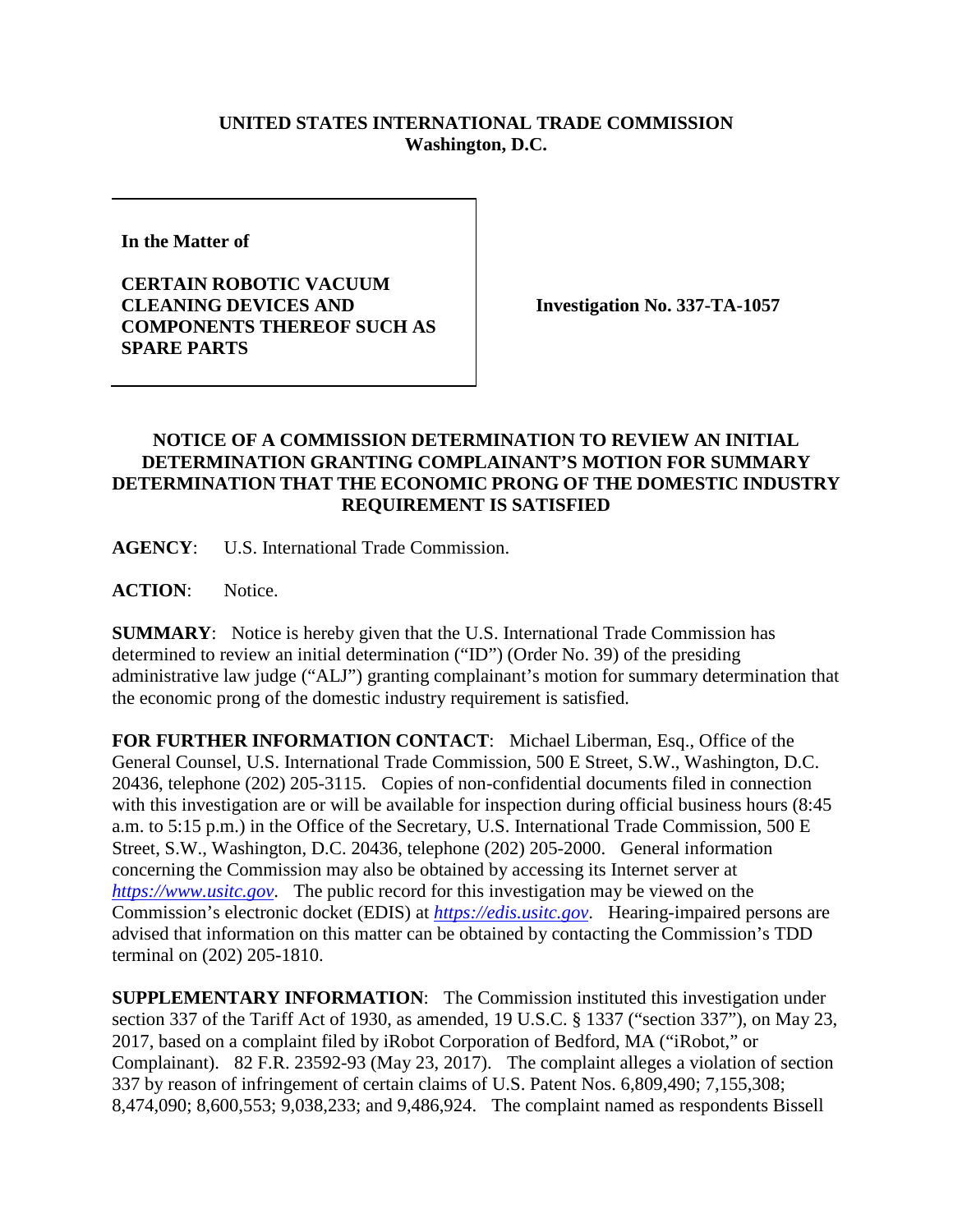Homecare, Inc. of Grand Rapids, MI ("Bissell"); Hoover, Inc. of Glenwillow, OH; Royal Appliance Manufacturing Co., Inc. d/b/a TTI Floor Care North America, Inc. of Glenwillow, OH; Bobsweep, Inc. of Toronto, Canada; Bobsweep USA of Henderson, NV; The Black & Decker Corporation of Towson, MD and Black & Decker (U.S.) Inc. of Towson, MD (collectively, "Black & Decker"); Shenzhen ZhiYi Tchnology Co., Ltd., d/b/a iLife of Shenzhen, China; Matsutek Enterprises Co., Ltd. of Taipei City, Taiwan ("Matsutek"); Suzhou Real Power Electric Appliance Co., Ltd. of Suzhou, China ("Real Power"); and Shenzhen Silver Star Intelligent Technology Co., Ltd. of Shenzhen, China. *Id*. at 23593. The Office of Unfair Import Investigations is not a party in this investigation. *Id*. Subsequently, the investigation was terminated with respect to respondents Real Power, Order No. 23, (*not reviewed,* Notice, Oct. 18, 2017); Black and Decker, Order No. 31 (Jan. 9, 2018) (*not reviewed,* Notice, Jan. 31, 2018); and Bissell and Matsutek, Order No. 34 (Jan. 25, 2018) (*not reviewed*, Notice, February 16, 2018). The ALJ also granted an unopposed motion for summary determination of non-infringement of the '924 patent, Order No. 29 (Dec. 14, 2017) (*not reviewed*, Notice, January 16, 2018).

On January 8, 2018, complainant iRobot moved for summary determination that it satisfied the "economic prong" of the domestic industry requirement of 19 U.S.C. § 1337(a)(3)(A) and (B). iRobot simultaneously submitted a Memorandum and a proposed Statement of Undisputed Facts ("SUF") in support of its motion. On January 18, 2018, respondents Shenzhen Silver Star Intelligent Technology Co., Ltd., Hoover Inc., Royal Appliance Manufacturing Co., d/b/a TTI Floor Care North America Inc., Bobsweep, Inc., and Bobsweep USA (collectively "Opposing Respondents") filed an opposition. *See* Opp. at 1. The Opposing Respondents concurrently filed a response to iRobot's SUF which included their own proposed findings of fact.

On February 13, 2018, the ALJ issued the subject ID (Order No. 39). The ALJ granted Complainant's motion for summary determination that Complainant met the economic prong of the domestic industry requirement. Order No. 39 at 31. No party petitioned for review of the subject ID.

Having examined the record in this investigation, including the subject ID, the Commission has determined to review the ID in its entirety. The parties are requested to brief their positions on only the following issues, with reference to the applicable law and the evidentiary record:

> (1) With respect to the ID's determination regarding the economic prong of the domestic industry requirement with respect to all of the asserted patents in this investigation, discuss whether Complainant is permitted to rely upon its research and development investments to satisfy the requirements under section  $337(a)(3)(A)$  and (B) or whether such investments are only applicable to establishing a domestic industry under section 337(a)(3)(C). Explain all relevant statutory provisions, case law, legislative history, and Commission precedent pertaining to this issue.